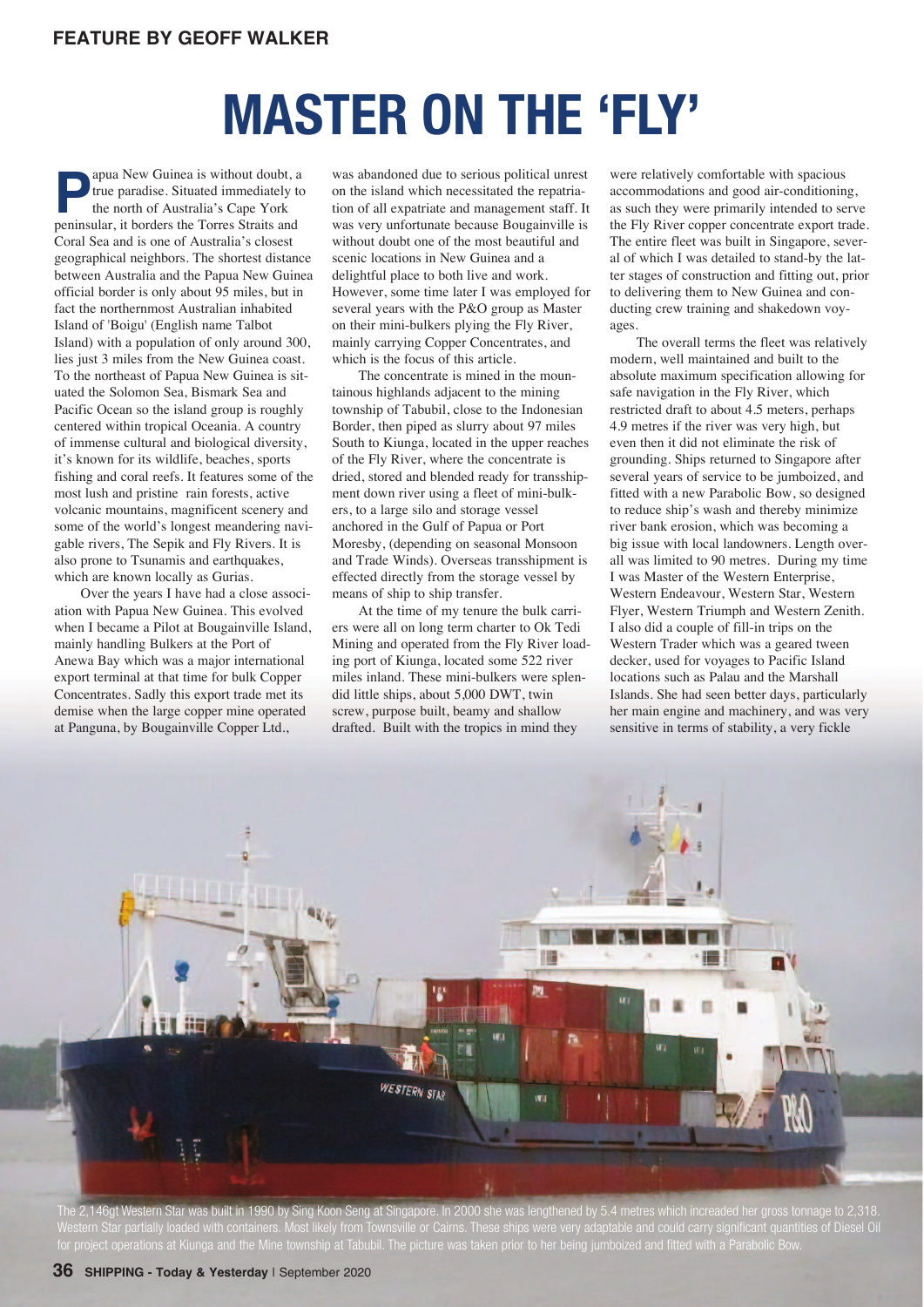## **FEATURE - MASTER ON THE 'FLY'**

vessel indeed.

As mentioned, concentrate was the core trade for these ships but was occasionally this was supplemented by voyages to Port Moresby and Lae, in addition to Australian Ports, with containers and general cargo. The ships were also capable of carrying several thousand tons of bulk fuel Oil to support the mining township at Tabubil and the concentrator at Kiunga.

The Fly River has its source In the Victor Emanuel Ranges and at the Star Mountains in the interior and is the second longest river in Papua New Guinea. It flows some 650 miles before emptying out into the western sector of the Gulf of Papua in a large fan delta formation. The river is tidal upstream for 150 miles from the estuary and regularly experiences Bore tides. A small stretch of the river forms the border between Papua New Guinea and the Indonesian province of Irian Jaya and it is navigable as far as the Port of Kiunga which is located some 522 river miles inland. The Fly River has 2 main tributaries, namely, the Strickland and Ok Tedi Rivers (the Ok Tedi sometimes referred to as the Alice River) and generally is very fast flowing, except in periods of drought when the river tends to dry out in some reaches resulting in downstream flow and water depth being drastically reduced. The ships employed an expatriate Master and Chief Engineer, all other officers and crew being PNG nationals. The New Guinea Mate and 2nd Mate were highly experienced in inland navigation and superb helmsman, handling the vessels expertly contributing to a safe passage as the ships dodged the various sand banks and areas of notoriety where groundings frequently occurred. They were invaluable for their local knowledge and were regularly called upon regarding river conditions, which in many cases they could read like a book, through their years of experience. They were a considerable asset to the Master with their advice, particularly when the river was not running full and grounding became a reality and virtually imminent.

This type of work did not suite all expatriate seafarers as it required a good amount of hands on application. Those who transitioned directly from large ocean trading vessels sometimes found it difficult to quickly adjust to the remote and solitary aspects of the job, and become acquainted with the necessity to work at close quarters and the restrictions which operating in such a river imposed, often contrary to what they had experienced in earlier seagoing life. Many discovered it became hard to adapt to mastering the strong river flow and river conditions.

The observance of shipboard safety (many additional considerations when operating in the river) coupled with an aptitude of both self calm and nerve were absolute requisites to beat the challenges, especially those associated with berthing the ship at Kiunga which called for above average skills when



The 2,129gt Western Endeavour was built in 1988 by Sing Koon Seng at Singapore. In 1999 she was lengthened by 13.2 metres, increasing her gross tonnage to 2,754. She is seen here at the loading berth in Kiunga. This was the first of the vessels built for the Fly River Copper Concentrate Trade. The picture taken following her being lengthened and fitted with a new Parabolic Bow, designed to reduce wash from the vessel.

coming alongside light ship, due to the wharf situated on a river bend across the river flow.

No bow thrusters were fitted to the ships and using anchors when berthing was useless due to dragging on account of the fine silt of the riverbed and strong flow which was practically on the beam during this process. Many a good man decided the challenges were too demanding and it wasn't for them, so they moved on. The constant monotony of river navigation on a 24 hour basis (using powerful search lights and having to rely more or less exclusively on Radar at night), repeatedly sniffing the river bed coupled with a never ending effort to seek better water depth to avoid grounding, also weighed heavily at times and warned off many a good man, not to mention the densest of fogs that often engulfed the river. Hence there was quite a turnover, especially amongst Masters. To be fair and honest to all participants, it took a good 6 months to harness the river's unique attributes and challenges in getting the strong river flow to work in ones favor rather than against. Once mastered, life became so much easier. Another factor was that with the exception of occasional trips to Port Moresby, Lae or Australian ports there was very little opportunity to escape from the ship, even for a few hours. The shipping port at Kiunga was remote in the extreme with nowhere to go. Kiunga was surrounded by dense jungle. The only shop was a dingy trade store which sold tinned bully beef to locals by the ton, and a single open air market which attracted local rascals (pickpockets, petty thieves, etc). Other than that, there only remained the so called 'Guest House' which was a very small local motel operated by a couple of expats. For most, it must be said, attributed to an intense countdown until the day arrived when it became time for the short trip to Kiunga airstrip to board the charter flight to Port Moresby at the conclusion of a 3 month tour of duty. Hence it was not everyone's cup of tea.

The Fly River was prone to long periods of reduced water and shallowness, which made transitting the full 522 miles somewhat difficult without nudging the bottom or running aground at some stage of the passage, especially when loaded and outbound from Kiunga. Grounding goes against the code of all good mariners but it was common because the river bed changed so frequently and when there may have been 10 meters of water one day, the next day it may only be 5 meters, or indeed nothing at all. Mud banks shifted frequently and in the tidal reaches mud islands formed then quickly disappeared with regular monotony due to the amount of erosion caused by the fast flowing stream. Sitting high and dry on a relatively level, soft mud river bed did not however cause any damage to the vessels in general, and on numerous occasions became the norm for lengthy periods.

The main disadvantage of grounding, apart from the obvious loss of time and inconvenience, was that one never knew how long one would be stranded on the mud. One extreme case caused a vessel to remain grounded, high and dry on a flat mud bank for more than 3 months, during which time the crew played soccer on the dried out surface mud, even painted a 'Goal Post' on the ship's hull plating. The main difficulty was the supply of fresh food and provisions because not even the smallest of craft could get alongside to deliver. In several exceptional cases it became necessary to charter helicopters when a number of vessels became stranded, doing a delivery run to those unfortunate enough to be aground.

For those newer vessels with keel cooling it was not so bad because circulating water could be maintained but for those not so fitted one was obliged to rig fire hoses to the nearest flowing river water in order to sustain the use of ship's generators, air condi-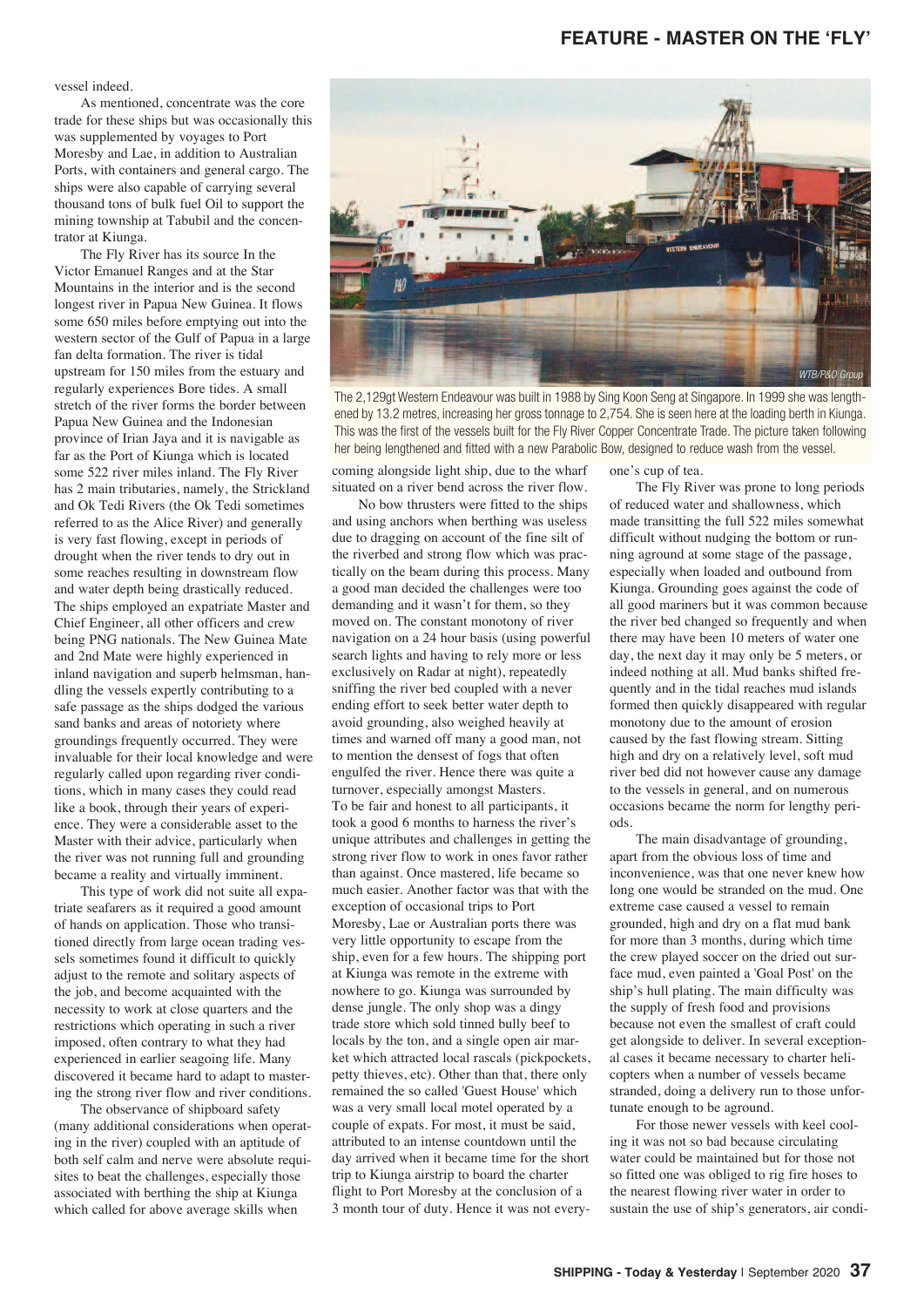## **FEATURE - MASTER ON THE 'FLY'**

tioning plant and other facilities. Therefore a considerable amount of bottled drinking water was always carried on board to cover such eventualities. Obviously the river water was unfit for human consumption and barely passed the "Pub Test" even for washing in cases of dire need.

It was very ghostly navigating the river at night. The powerful searchlights cast a very sinister shadow. It was even more uncanny when sitting aground at night on a mud bank in a river surrounded by dense jungle just meters away. Only the noise of animals broke the deafening silence and tranquility, added to the sense of haunting, and aided the onset feeling of discomfort and potential alien danger, throughout the hours of darkness.

Depending upon which part of the river you were in determined the friendliness of the local tribesmen and natives that lived in the jungle villages that skirted the river bank. Most were friendly and waved as we sailed past but some others not so friendly, and paddled out in cut out canoes attempting to hinder the ship's passage. One became immune to these veiled threats but never lost sight of the dangers of swamping the canoes and causing the occupants to fall overboard into crocodile infested waters. The best we could do was to make a lot of noise on the ship's siren and slow down best we could, and try to minimize our wash and wake.

When transitting the river it was often required that the ship come very close to the river bank in order to seek the deepest water, so at night I had very strict orders that no one was permitted to go outside on deck. Apart from which, the mosquitoes would have a feast and Malaria was prevalent. This became mandatory in my night order book because we would regularly find arrows and spears on the deck and bridge wings, propelled in our direction by natives of the night. Occasionally, at night these projectiles could be heard striking the superstructure or landing on the ship's deck. It was not so much the projectile itself that was the principal concern, but rather what kind of poison may have been placed on the arrow or spear tips, to aide their native hunting.

The 'Fly' had an abundance of wildlife such as colorful Cassowaries, Deer and exotic Birds, Hornbills, multi-colored Parrots and the like but it also had its fair share of dangerous creatures, in particular Crocodiles and Snake, Spiders and Wild Pigs. Crocodiles were always conspicuous during daylight hours basking in the sun on exposed mud banks or at the water's edge and at night they were equally as visible because their eyes shone red when the beam of the searchlights was cast upon them. At night the sweet odors off the rain forest became almost overpowering and the jungle came alive with sounds that were very unsettling to the uninitiated. During my spell working on the Fly, river traffic was controlled and monitored as best



The 2,143gt Western Zenith was built in 1993 by President Marine at Singapore. In 1999 she was lengthened by 13 metres, increase her gross tonnage to 2,768. On 30th April 2015 she arrived at Chittagong to be broken up. This is a fine study of Western Zenith at the container wharf in Kiunga. The Parabolic Bow can be seen very clearly in this image. The 3 powerful searchlights used for night navigation in the river can be seen on the bow. 2 others situated on the Monkey Island.

possible by Ok Tedi at Kiunga. Under the call sign 'Ok Tedi Kiunga' they broadcast every morning at 9am by HF Radio mainly on 5960 Khz but sometimes we used other frequencies if the atmospherics were bad. All Ships were required to report their position and speed. This worked satisfactorily and allowed ships to roughly calculate where and when they may expect to meet passing traffic and permit VHF contact beforehand, once within range. The system worked well except for large barges under tow, laden with illegally harvested logs. Obviously these perpetrators operated under the veil of secrecy and were most active during hours of darkness which made them even more of a menace since in the majority of cases they did not exhibit any steaming lights. High definition Radar was the only way to detect them. It was common knowledge that this illegal practice was in full swing but no one seemed to pay much attention to it from our perspective. The only known logging camp was at the river mouth, just off Umuda Island, where at any given time there could be upward of a dozen logging vessels anchored, all engaged in loading dressed logs for Asian destinations.

There was an unofficial (cum official) river map which had been laboriously drawn by an ex Australian Master during the early days of the OK Tedi Mine development project. His river map was surprisingly accurate and indicated in great detail the location of all the 'RM' markers, conspicuous objects, and fixed hazards for the entire length of the river as far as Kiunga, it was a work of art. There were a few navigation markers in areas not subject to much change but mostly Masters learned their own tricks and transit points from the national crew…such as for

example, keeping a conspicuous tree, land mark, structure or natural beacon in such a position until it reached a certain bearing and radar distance, before altering to the next course, etc etc., buoyage was nonexistent. Determining the ship's progress transitting the river was an easy exercise because of the highly conspicuous 'RMs' placed every 5 river miles. Hence when reporting to 'Ok Tedi Kiunga' by radio (i.e. position RM 225, upstream/downstream, speed 10 knots) it gave you a good handle on both speed and position. When entering or departing the river delta reporting was also mandatory by HF radio. A typical downstream passage from Kiunga to river estuary (barring groundings) was approximately 48 hours duration, whilst an unhindered upstream passage was about 72 hours duration.

The rule of navigation in the Fly River was of course, ships moving downstream had the right of way and those sailing upstream were required to pull over clear of the channel towards the river bank and give way. It was not a simple case of keeping to the starboard side of the river, ships were compelled to seek the deepest water. Depending on which area of the river you were at time of meeting the conflicting traffic, dictated whether you just pull clear of the channel or go hard alongside the river bank in the narrower reaches, thus giving way to the loaded downstream vessel. The latter was not so pleasant, especially at night, because it was difficult to avoid trees, many of which seriously overhung the river bank in places. In such cases snakes and other hazardous creatures become a reality so one needed to anticipate. A clean-up party was required every day at first light to clear away dead and broken tree branches together with any other